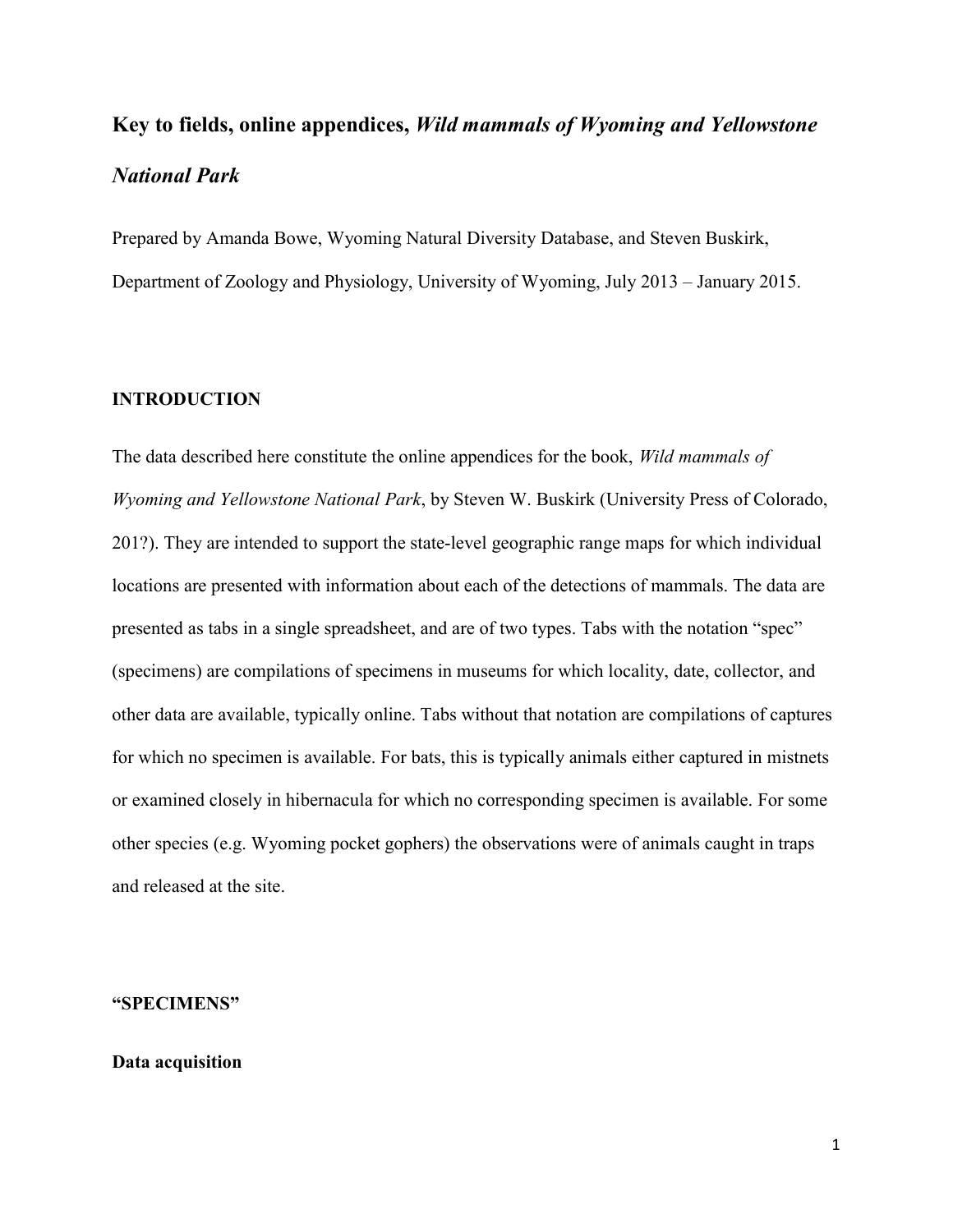The original data making up these spreadsheets were obtained from three primary sources: the Mammal Networked Information System (MaNIS - http://manisnet.org/) an online collection of museum records, ARCTOS (http://arctos.database.museum/home.cfm) another online museum data distribution service, and the University of Wyoming Museum of Vertebrates (UWMV) collection records. Only mammal records which were collected in Wyoming were included in the downloads. The original data records, as downloaded from the above sites, are presented as spreadsheet tabs for each species. Specimen information was compiled from five sources spreadsheets (ARCTOS, MaNIS, KUM, USNM and UWMV) and combined into a master list for each species containing the data fields explained here.

Note that some field names are preceded by "Verbatim\_" or "Added\_". "Verbatim\_" refers to field values provided in the original download with no modifications; all formatting, capitalizations, and apparent misspellings and other errors were preserved. "Added\_" refers to field values that were added to the original records to clarify or express values in common units. In parentheses following each description is a list of the equivalent fields from each original museum download, which are used to form the new field (note: KU, USNM are combined with MaNIS, because the fields are the same). Columns consisting entirely of missing values were deleted from the spreadsheets presented here.

### Database fields

Source #: a field added to each of the original spreadsheets to uniquely identify each record within the master spreadsheet and allow each to be traced back from the master to the originals.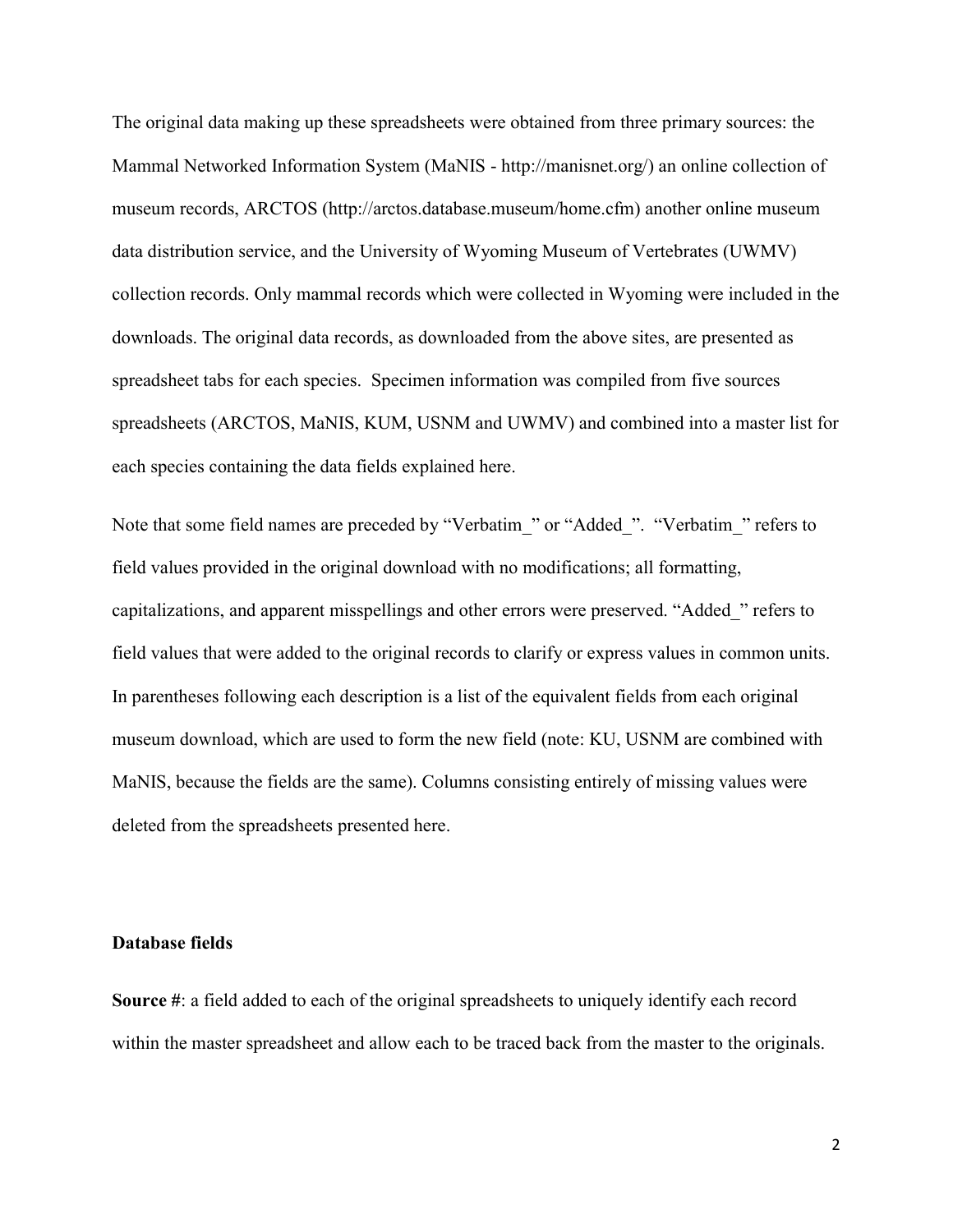The first part (e.g., "ARCTOS") refers to the original data source. The second part refers to the record number within that datasheet. (ARCTOS, MANIS, UWMV = "Source  $\sharp$ ")

Collection: the specific museum or collection in which the specimen is located. See Table 1 for a list of all source collections. See also the section on Long  $(1965)$ . (ARCTOS, UWMV = "Collection"; MaNIS = "Institution")

Verbatim Catalog#s: the catalog or tag number of the specimen as originally reported in download. (ARCTOS = "CAT\_NUM" + "OTHERCATALOGNUMBERS"; MANIS = "Catalog number text"; UWMV = "Catalog #'s")

Verbatim Genus: the genus of the organism as originally reported. (ARCTOS, MaNIS,  $UWMV = "Genus")$ 

Vebatim Species: the specific epithet of the organism as originally reported. (ARCTOS,  $UWMV = "Species"; MANIS = "Species epithet")$ 

Verbatim Subspecies: the subspecific epithet of the organism as originally reported.  $(ARCTOS, UWMV = "Subspecies"; MANIS = "Subspecies epithet")$ 

**Verbatim** Family: the family of the organism as originally reported in download. (ARCTOS  $=$ "FAMILY"; MANIS, UWMV = "Family")

Verbatim\_CollDate: the original (non-standardized) date on which the specimen was collected as originally reported.  $(ARCTOS = "VERBATIM\  $DATE$ ";  $MANIS = "Verbatin\ collecting$$ date";  $UWMV = "Collection Date")$ 

Verbatim Collector: the person or group responsible for collecting the specimen as originally reported.  $(ARCTOS = "COLLECTORS", MANIS, UWMV = "Collector")$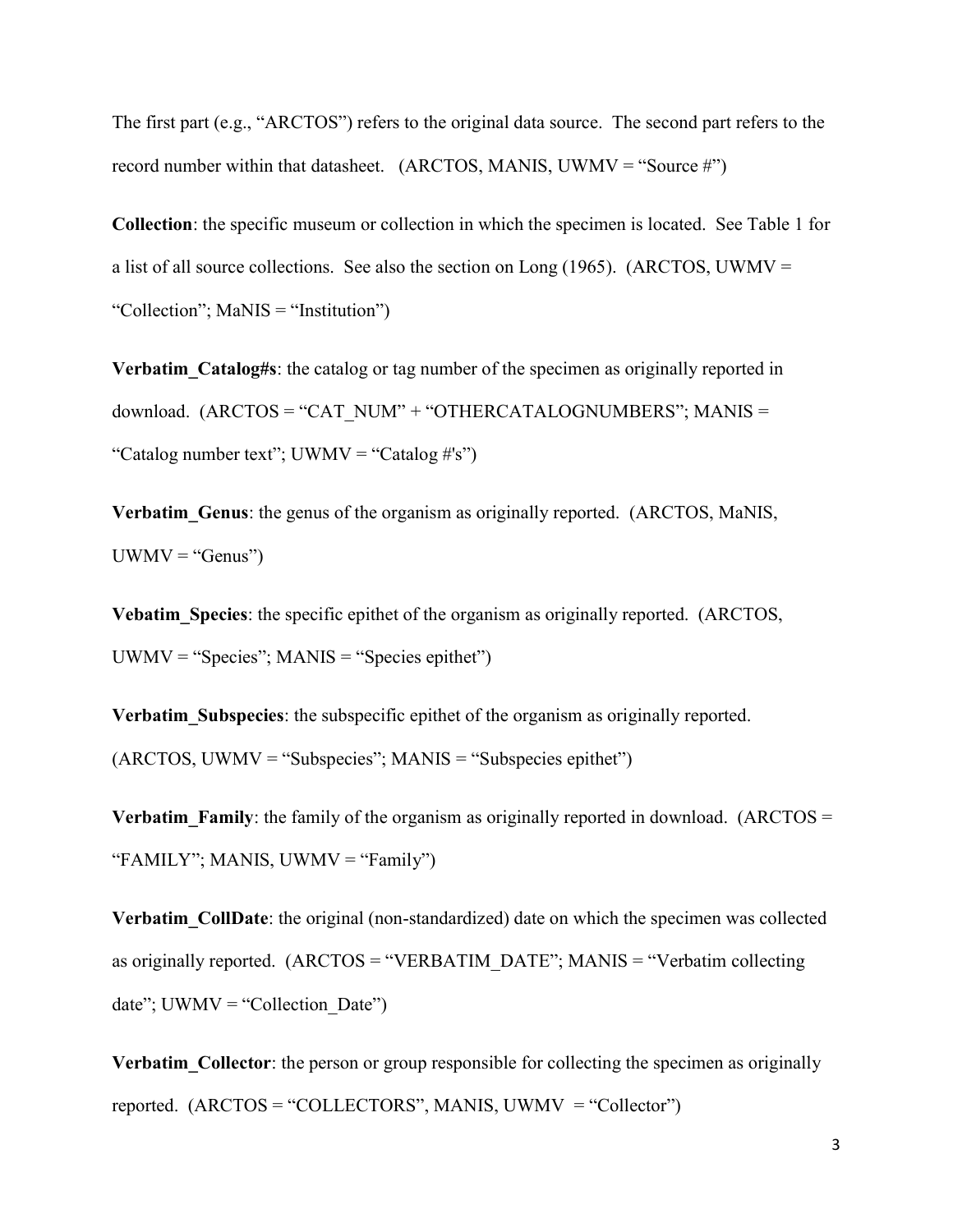**Verbatim Location:** originally reported location where the specimen was collected. These values range from detailed latitude/longitude coordinates to relative directions to the name of a town, county, or other geographic feature. (ARCTOS = "VERBATIM\_LOCALITY"; MANIS = "Locality"; UWMV = "Verbatim\_Locality")

Verbatim County: this column contains the county in which the specimen was collected if recorded. (ARCTOS, MANIS, UWMV = "County")

Verbatim DecLatitude: latitudinal coordinates as reported, typically in decimal degrees format.  $(ARCTOS = "DEC LAT"; MANIS, UWMV = "DecimalLatitude"). "0" values should be read$ as missing values.

Verbatim DecLongitude: longitudinal coordinates as reported, typically in decimal degrees format.  $(ARCTOS = "DEC LONG"; MANIS, UWMV = "DecimalLongitude"). "0" values$ should be read as missing values.

Verbatim DerivedBy: information about how the latitude and longitude were derived from the verbatim location; included as originally written. (ARCTOS = "LAT\_LONG\_DETERMINER") + "LAT\_LONG\_REF\_SOURCE"; MANIS = "Georeferencing Method"; UWMV = "Derived  $By'')$ 

Verbatim Datum: geographic datum associated with the latitude and longitude appearing in the Verbatim\_DecLatitude and Verbatim\_DecLongitude fields. (ARCTOS = "DATUM"; MANIS,  $UWMV = "Datum")$ 

Verbatim CoordUncert: an estimate of the precision of the Verbatim DecLatitude and Verbatim\_DecLongitude relative to the collection location. These calculations were made by the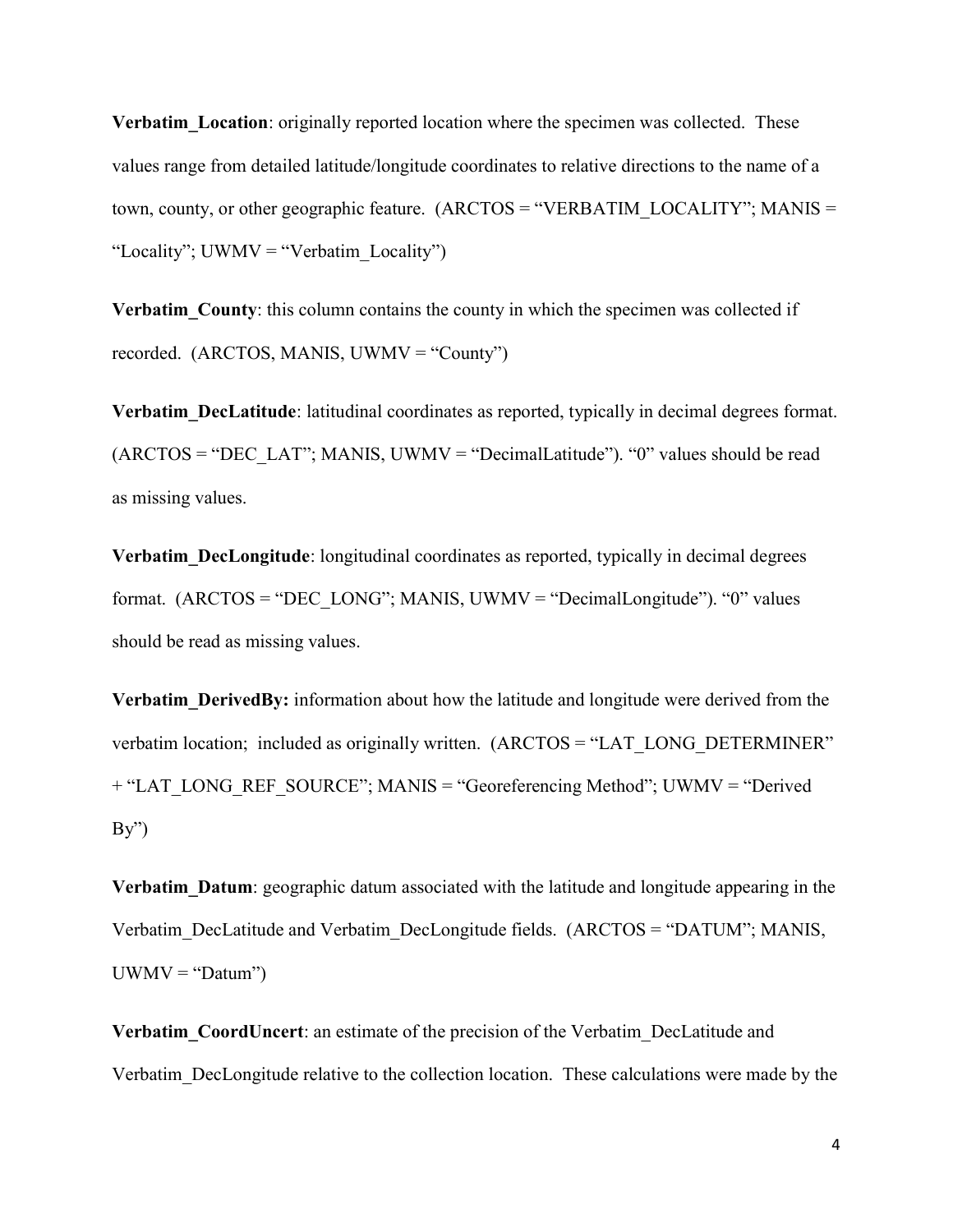reporting museums using unknown protocols. (ARCTOS = "COORDINATEUNCERTAINTY INMETERS"; MANIS , UWMV = "Coordinate uncertainty in meters"). "0" values should be read as missing values.

Verbatim Lat/LongComments: text comments and notes referring to latitude and longitude fields originally reported. (ARCTOS = "LAT\_LONG\_REMARKS"; MANIS = "Lat/Long comments";  $UWMV = "Lat/Long comments")$ 

Verbatim References: references to additional sources of information pertaining to a specimen record. Values for this field were found only in the MaNIS database and are in the form of hyperlinks to archived field notes.  $(ARCTOS = N.A.; MANIS = "Field notes"; UWMV = N.A.)$ 

Verbatim Notes: additional remarks pertaining to the specimen found in the original record.  $(ARCTOS = "REMARKS"; MANIS = "Remarks"; UWMV = "Notes"$ 

Added CollDate: collection dates from Verbatim CollDate standardized into a mm/dd/yyyy format for easier sorting and analysis.

Added County: county in which specimen was collected; taken from the Verbatim County or added based on derived location if no Verbatim\_County was present. These were standardized to a similar format and correct spelling.

Added DecLatitude: for all records unaccompanied by verbatim latitude and longitude coordinates in the original museum record, we calculated such coordinates manually using the Verbatim\_Location information. In some cases, this was also performed for records for which the original latitude and longitude values were in question, for example, coordinates given without a datum.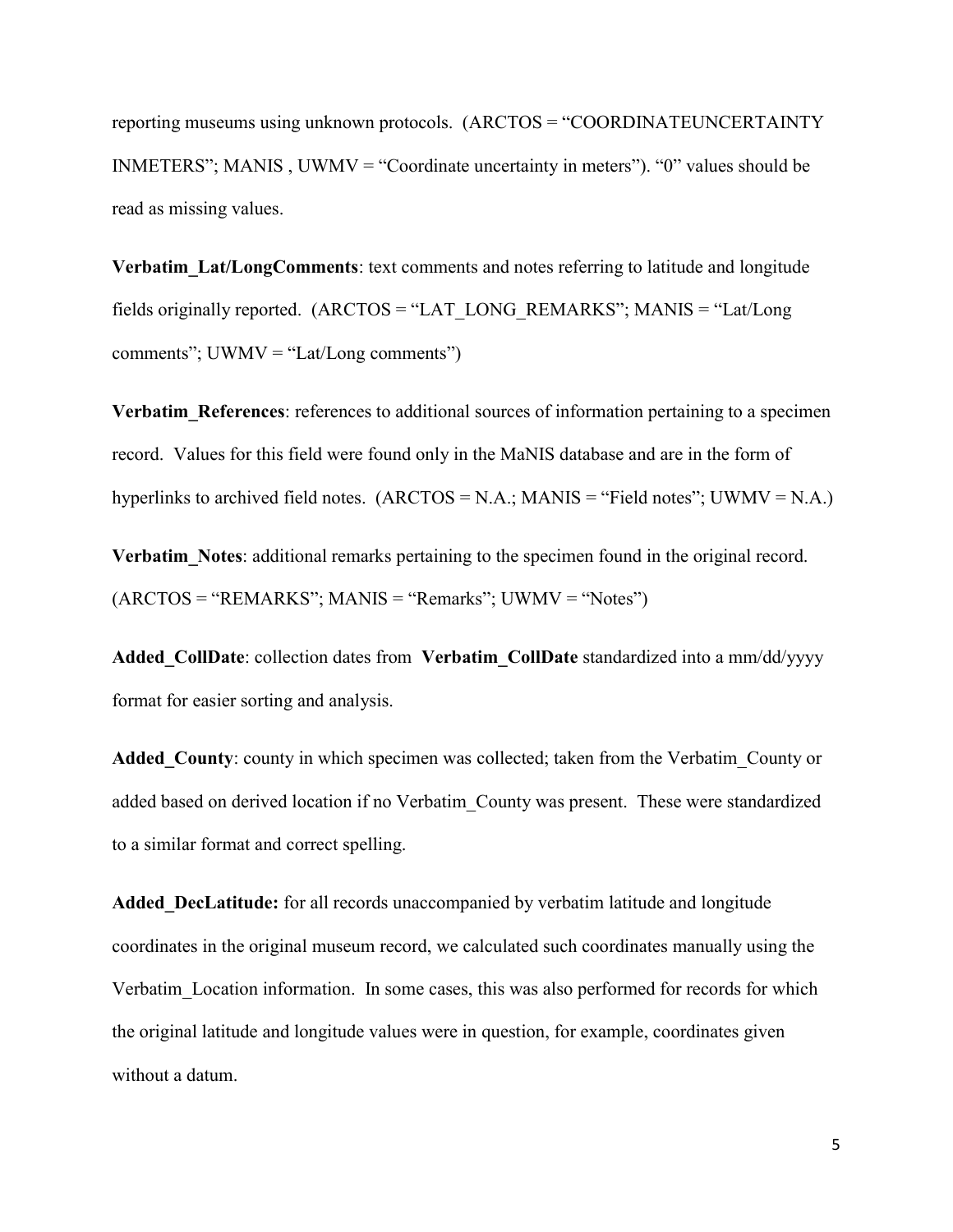Added DecLongitude: same as for Added DecLatitude.

Added DMSLatitude: same as for Added DecLatitude, except expressed as degrees, minutes, and seconds.

Added DMSLongitude: same as for Added DMSLatitude.

Added DerivedBy: for all records unaccompanied by verbatim latitude and longitude (i.e., all records with values for Added\_DecLatitude and Added\_DecLongitude), this field records how those coordinates were derived and by whom. Records plotted using the GIS freeware GoogleEarth are designated as "GE." Some locations were obtained using the U.S. Geological Survey's Geographic Names Information System and are designated as "GNIS." Locations obtained from paper topographic maps are designated as "USGS topos" and those taken directly from the original data source are designated as "Original."

Added\_Datum: the geographic datum in which the "Added\_DecLatitude" and "Added DecLongitude" categories were generated.

Added CoordUncert: for each derived set of coordinates a measure of precision was assigned according to the protocol outlined below.

LocationCertainty: Since most of these records are mapped from text descriptions, the "LocationCertainty" field was added as a rough estimate of how accurately the derived geographic coordinates reflect the actual collection location. There are four possible values for this field:

> Yes – indicates a high degree of confidence in the derived geographic coordinates. Usually, a well-known landmark or very detailed location description.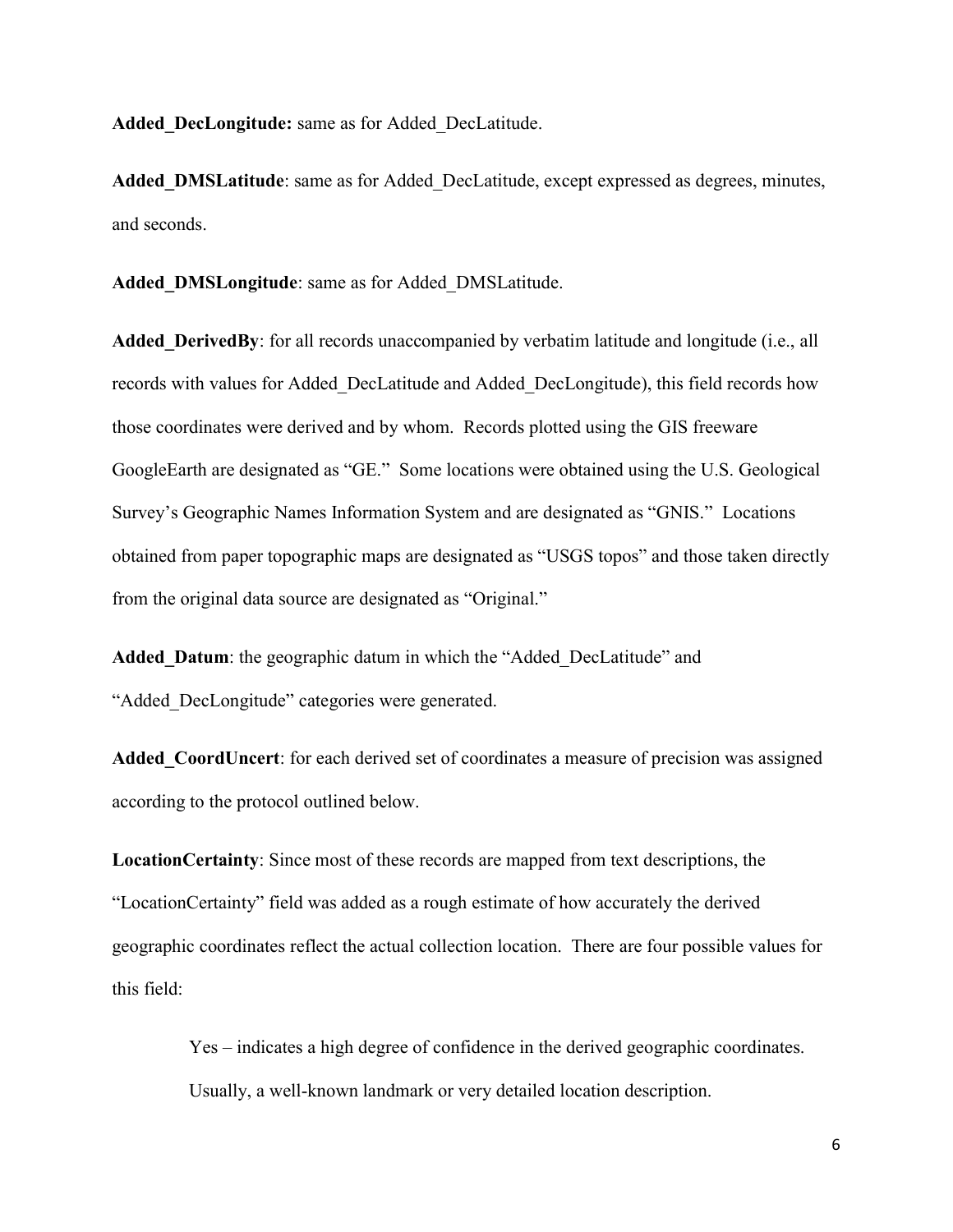Mostly – Derived geographic coordinates are believed to accurately reflect collection location, but there are complicating factors, such as a more obscure location with the same name, a record mapped to a town instead of the building specified, records mapping to a large town etc. These potential issues are described following the descriptor "Mostly."

Vague – This descriptor usually indicates an unclear location description or conflicting information. For example, a record mapped to a town which is not within the boundaries of the county it was reported as collected in. If this record alters results (i.e. significant range expansion), it was discarded.

No – Used for records which were unmappable; these should not have been included.

Added Lat/LongComments: any comments regarding how coordinates were derived as well as any possible issues or concerns. Includes landmarks used in mapping process (e.g., "Mapped from post office")

Added Notes: Any additional comments about the record

Added InLong?: See section on Long 1965

Added LongComments: See section on Long 1965

LONG (1965)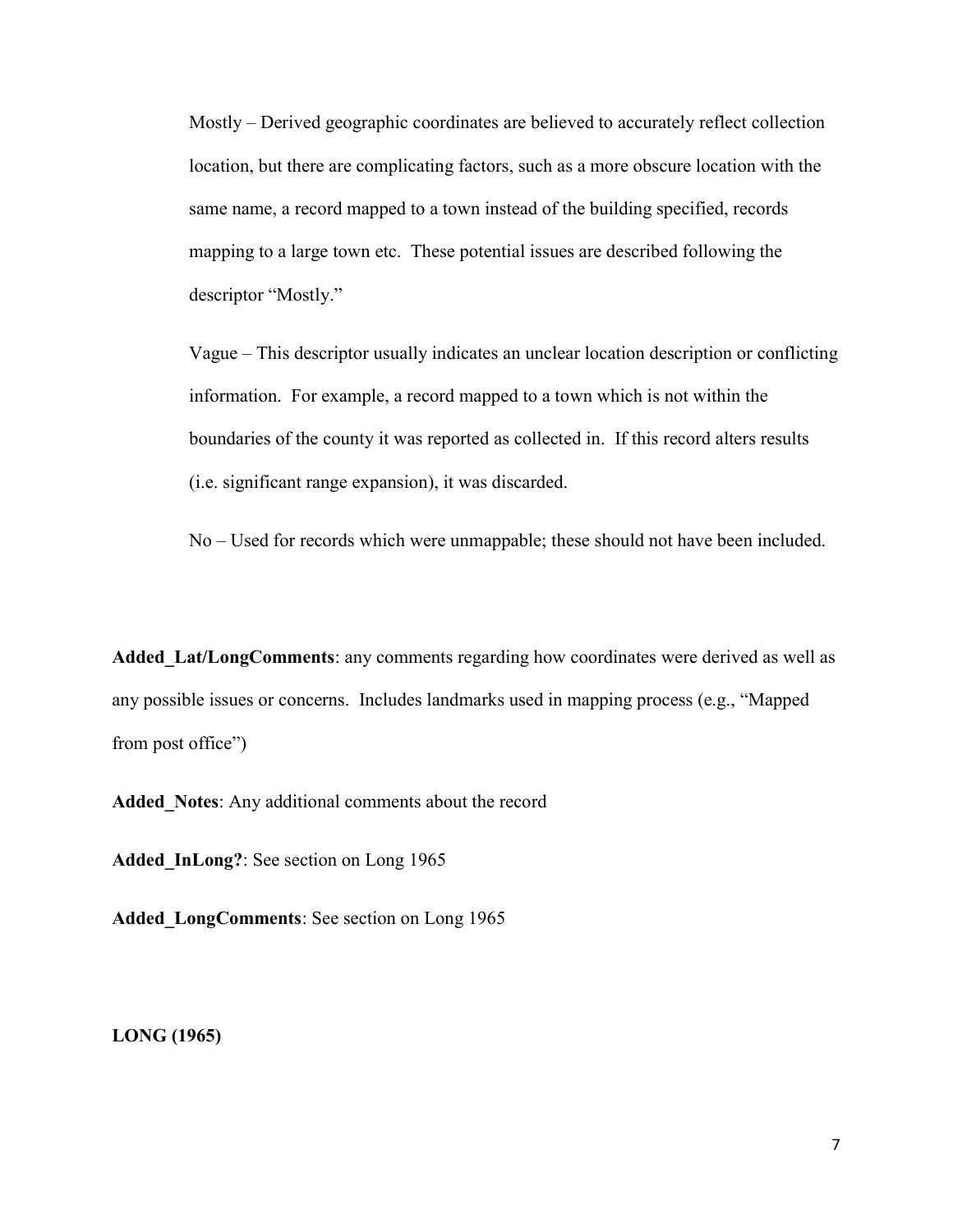The results of museum downloads were compared to the specimens mentioned or depicted by Long (1965) in his book "The Mammals of Wyoming." The field "Added\_InLong?" was added to the spreadsheet to document the overlap between the present museum specimens and those reported by Long as having been examined.

Specimen records in the downloads that apparently match those reported in Long (1965) are noted in the spreadsheet with the value "In Long" in this field.

Specimen records which appear similar to, but not identical to those reported in Long (1965) are noted with the value "Long?" This denotes specimens where the number of specimens Long reported from a location does not match the number of specimens from that location in the museum download; it also includes records in which location descriptions are approximate, but not exact matches (e.g., "6 mi N, 3 mi E of Baggs"  $\underline{vs}$  "9 mi N, 3 mi E of Baggs").

Long also occasionally referenced additional records of specimens not examined, but found in the species literature. These specimens are noted with the value "Ref in Long from [source]."

Finally, specimens referenced in Long that did not have matches in the museum downloads were added to the database as new records, with a value of "From Long" in the "Collection" field. These records also have a unique key in the "Source #" column of "Long [pg#] [record#]". Any additional comments about specimen records as they relate to Long (1965) are found in an additional field "Added\_LongComments." This field is especially important for all records classified as "Long?."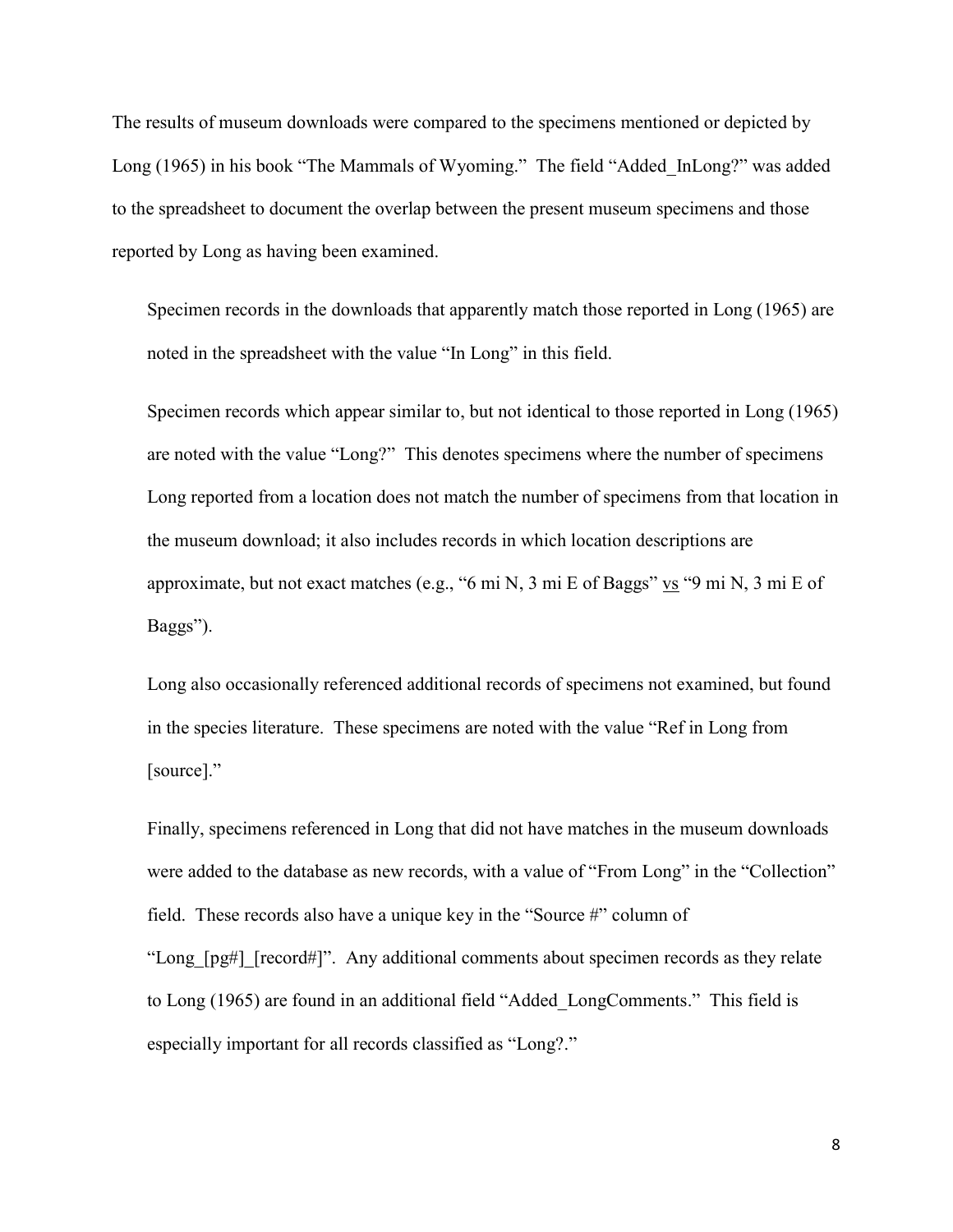Table 1. Codes used to denote sources of specimens included in the "specimen" appendices of Wild mammals of Wyoming and Yellowstone National Park.

| <b>Name of Collection/Organization</b>                                                                  | Abbreviation        | <b>Type</b> |
|---------------------------------------------------------------------------------------------------------|---------------------|-------------|
| California Academy of Sciences - Mammal Collection Catalog                                              | CAS                 | Museum      |
| Cornell University Museum of Vertebrates - Mammal Collection                                            | <b>CUMV/CU</b>      | University  |
| Denver Museum of Nature and Science (formerly Denver Museum of Natural<br>History)                      | <b>DMNS</b> Mammals | Museum      |
| Field Museum of Natural History - Chicago, IL                                                           | <b>FMNH</b>         | Museum      |
| Florida Museum of Natural History                                                                       | <b>FLMNH</b>        | University  |
| Harvard University - Museum of Comparative Zool. Mammalogy Collection                                   | <b>MCZ</b>          | University  |
| Illinois State University                                                                               | ISU                 | University  |
| James R. Slater Museum, Univ. of Puget Sound - Terrestrial vertebrates                                  | <b>PSM</b>          | Museum      |
| Kansas University Museum of Natural History                                                             | KU                  | University  |
| Museum of Texas Tech University - Mammal specimens                                                      | <b>TTU</b>          | University  |
| Museum of Vertebrate Zoology Mammal Catalog - Berkeley, CA                                              | <b>MVZ</b>          | University  |
| National Museum of Natural History, Smithsonian Institution - Vertebrate<br>Zoology Mammals Collections | <b>USNM</b>         | Museum      |
| Natural History Museum of Los Angeles County                                                            | <b>LACM</b>         | Museum      |
| New Mexico Museum of Natural History and Science - Mammal specimens                                     | <b>NMMNH</b>        | Museum      |
| New Mexico State University, Department of Biology Mammal Collection                                    | <b>NMSU</b>         | University  |
| <b>New York State Museum</b>                                                                            | <b>NYSM</b>         | Museum      |
| Royal Ontario Museum - Mammal specimens                                                                 | <b>ROM</b>          | Museum      |
| Santa Barbara Museum of Natural History                                                                 | <b>SBMNH</b>        | Museum      |
| University of Alaska Museum, Mammal Collection                                                          | <b>UAM</b>          | University  |
| University of California, Los Angeles - Dickey Collection                                               | <b>UCLA</b>         | University  |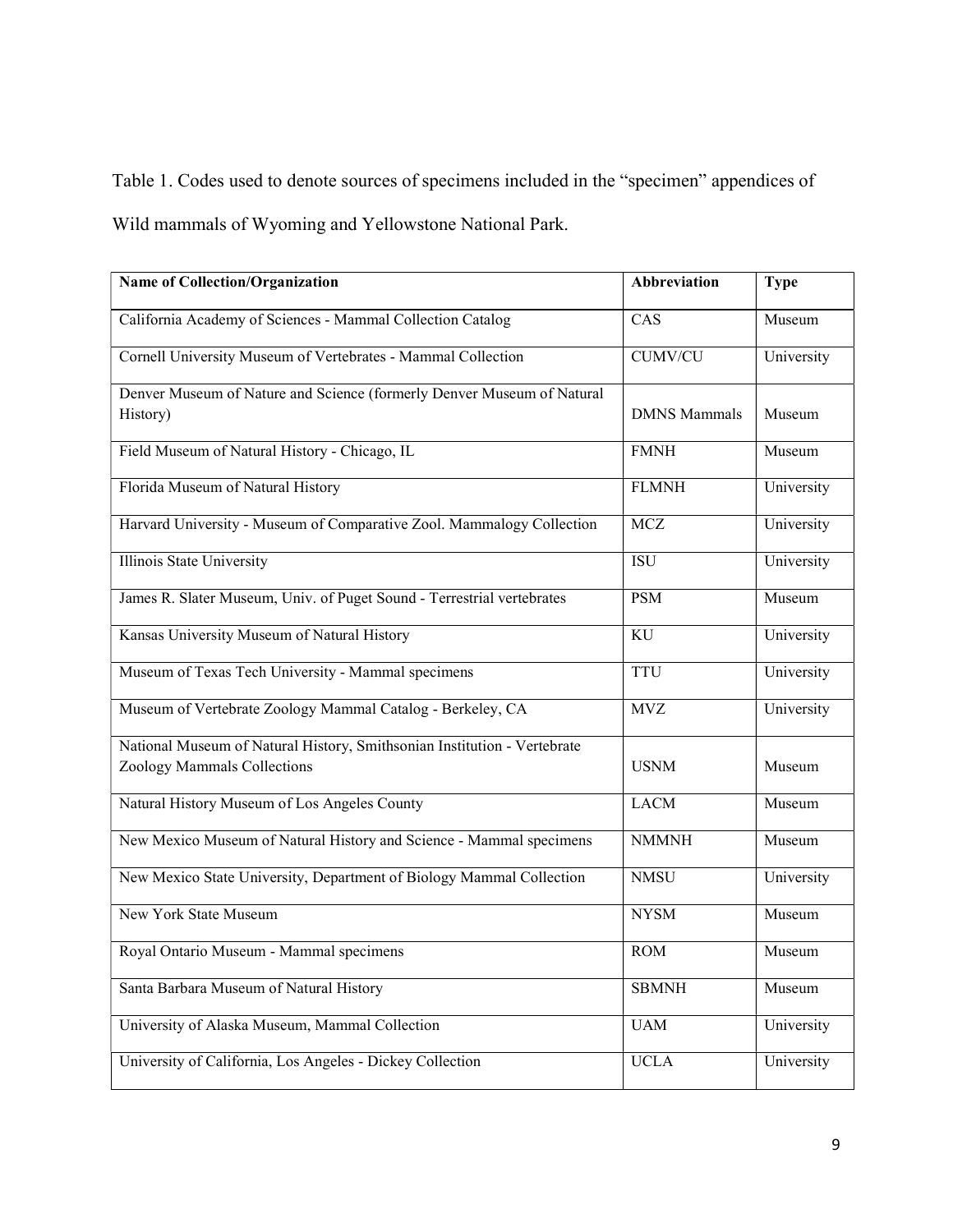| University of Colorado Museum of Natural History - Mammal Collection   | <b>UCM</b>   | University |
|------------------------------------------------------------------------|--------------|------------|
| University of Michigan Museum of Zoology - Mammal specimens            | <b>UMMZ</b>  | University |
| University of Nebraska State Museum - Vertebrate Specimens             | <b>UNSM</b>  | University |
| University of New Mexico - Museum of Southwestern Biology, Division of |              |            |
| Mammals                                                                | <b>MSB</b>   | University |
| University of Washington, Thomas Burke Memorial Washington State       |              |            |
| Museum                                                                 | <b>UWBM</b>  | University |
| University of Wyoming - Mammal Collection                              | <b>UWMV</b>  | University |
| Utah Museum of Natural History - Mammal specimens                      | <b>UMNH</b>  | Museum     |
| Western New Mexico University Mammal Collection                        | <b>WNMU</b>  | University |
| Wyoming Natural Diversity Database Biotics Records                     | <b>WYNDD</b> | Agency     |
| Yale University - Peabody Museum of Natural History                    | <b>YPM</b>   | University |

#### Coordinate Determination Protocol

Geographic coordinates for each record have been derived from the original location description associated with that record ("Verbatim\_Location" Field). These derivations have been made independently of any previous attempts to determine geographic coordinates. All information in the "Verbatim\_DecLatitude" and "Verbatim\_DecLongitude" fields was assumed to have been derived secondarily from the original location information and in many cases was vague or incomplete. That information has not been included in our efforts to derive geographic coordinates for specimen records.

The three procedures outlined here are presented in order from finer- to coarser-scale information. The locational information for each record has been evaluated in this order; for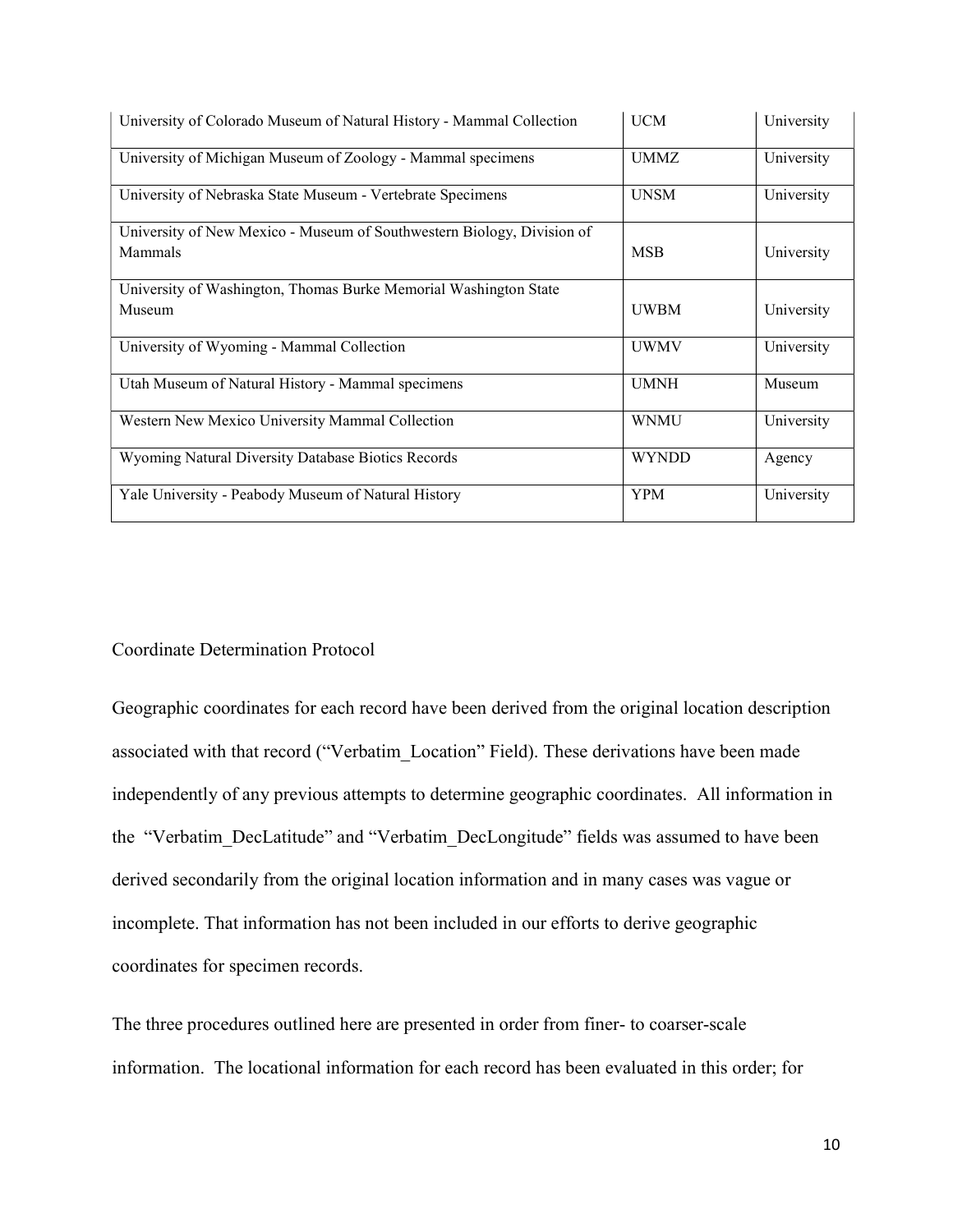example, it was first evaluated for precise coordinates; if none, then township-range-section information; if none, then narrative text information.

1. Precise coordinates: finest locational information for many records was lat/long coordinates in dd/mm/ss format, or in decimal degrees, as reported in the download. More modern records may be accompanied by UTM coordinates. We made no attempt to interpret whether such coordinates were reported by the original observers, or were later added or modified by another person.

 $Location$  – the record was mapped as a point defined by the finest reported coordinates, verbatim. All points were mapped in decimal degrees and converted to North American Datum of 1983 (NAD83) using a conversion tool developed by Montana State University's Research Coordination Network.

Uncertainty  $-If$  available, the original uncertainty distance corresponding to the given coordinates was reported. If no uncertainty distance was given, it was reported as the distance, in meters, corresponding to the last non-zero digit in the coordinate system (i.e., we interpreted ending zeroes as expressions of uncertainty).

2. Township-range-section: the finest locational information for some records was reported as township/ range/ section, ¼ section , ¼ ¼ section. In these cases the record location was mapped to the center of the finest unit described (i.e., some records were located only to township; others possibly to  $\frac{1}{4}$  /4 section).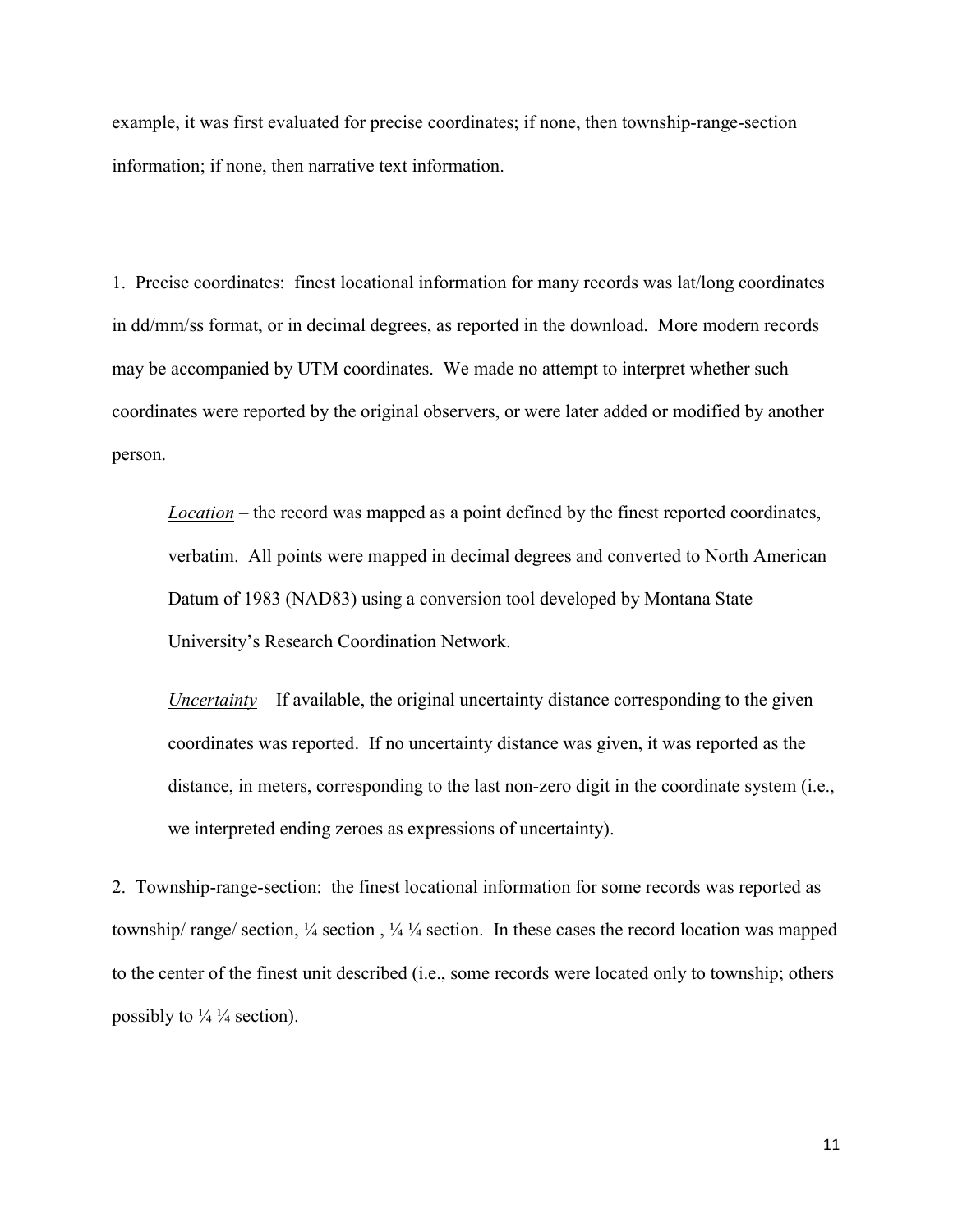Location – record was mapped as a point at the center of the finest unit described, verbatim. TRS units were plotted manually in ArcGIS 9.3 in NAD83.

Uncertainty - uncertainty distance was the distance, in meters, from the center to the corner of the finest unit described. Township =  $6828$  m; Sec = 1138 m;  $\frac{1}{4}$  sec = 569 m;  $\frac{1}{4}$   $\frac{1}{4}$  sec = 284 m.

3. Text description of the vector from a mappable feature; e.g., "30 MI W, WAMSUTTER". We assumed that such notation specified a point at the given distance, along the given true compass bearing, from the given feature. Dual distances, such as "9 MI EAST 2 MI N, BAGGS" defined a point similarly, but at the end of two additive vectors instead of one. In cases where the text description included an additional mapped feature, for example "9 MI SOUTH, DUBOIS (JAKEY'S CREEK)" – we did not use the additional feature to modify the location defined by the vectors, because the intent and meaning of the additional feature notations were not knowable with any reliability. In the given example, "JAKEY'S CREEK" may have been noted to simply identify the watershed of observation; or perhaps because the observer could see Jakey's Creek from the observation point; or perhaps because the observation was made precisely in the creek itself. The exception to this rule was when a location is specifically mentioned as having been mapped along a linear feature, e.g. "10 mi. E. of Carter along UP Railroad" or "2 mi. N of Colorado Boundary on HWY 287." In this case, the distance was mapped along the reference feature rather than in a straight line path.

Location – the record was mapped as a point at the end of all vectors described in the text entry, verbatim. When plotting points from a town, major landmarks were used as starting points including post offices, town halls, major crossroads or in the case of very

12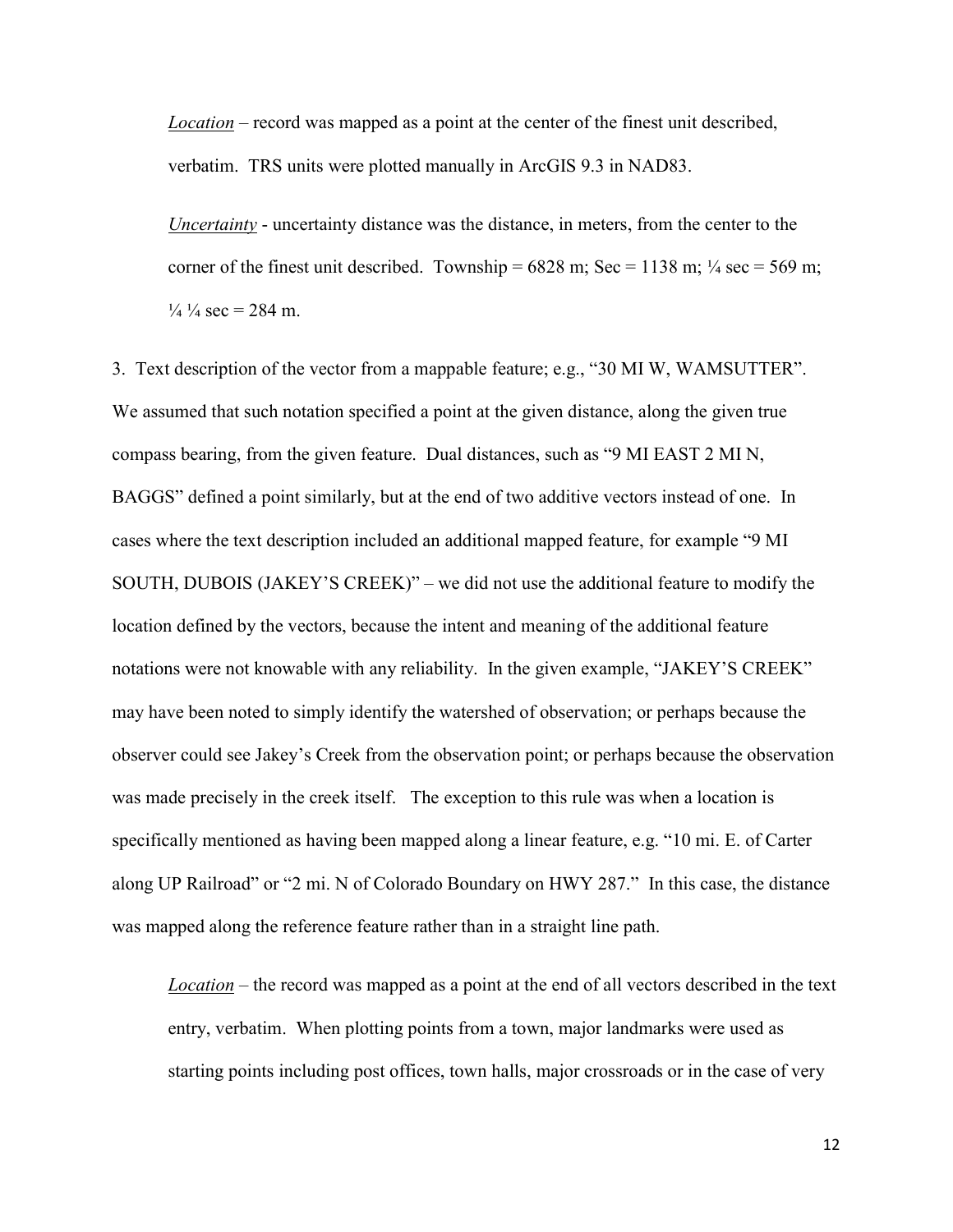small towns, the approximate geographic center of town. This was typically done using GoogleEarth, a GIS freeware. For more obscure localities, the U.S. Geological Survey's Geographic Names Information System (GNIS) was used to identify reference points.

Uncertainty - uncertainty distance was the distance (m), as follows:

If a location and vector:

For records where distance is reported to nearest mile: 6828 m (equivalent to Township-level precision, as described above).

For records where distance was reported to nearest 0.1 mile or finer: 1138 m (equivalent to Section-level precision, as described above).

#### If just a location:

For records mapping to a small town or feature (<1 mile across): 1138 m (equivalent to section -level precision, as described above).

For records mapping to a city or feature  $(> 1 \text{ mile across})$ : 6828 m (equivalent to township-level precision, as described above).

## If multiple features:

For records mapping the intersection of two features (e.g. roads, rivers): 569 m (equivalent to section -level precision, as described above).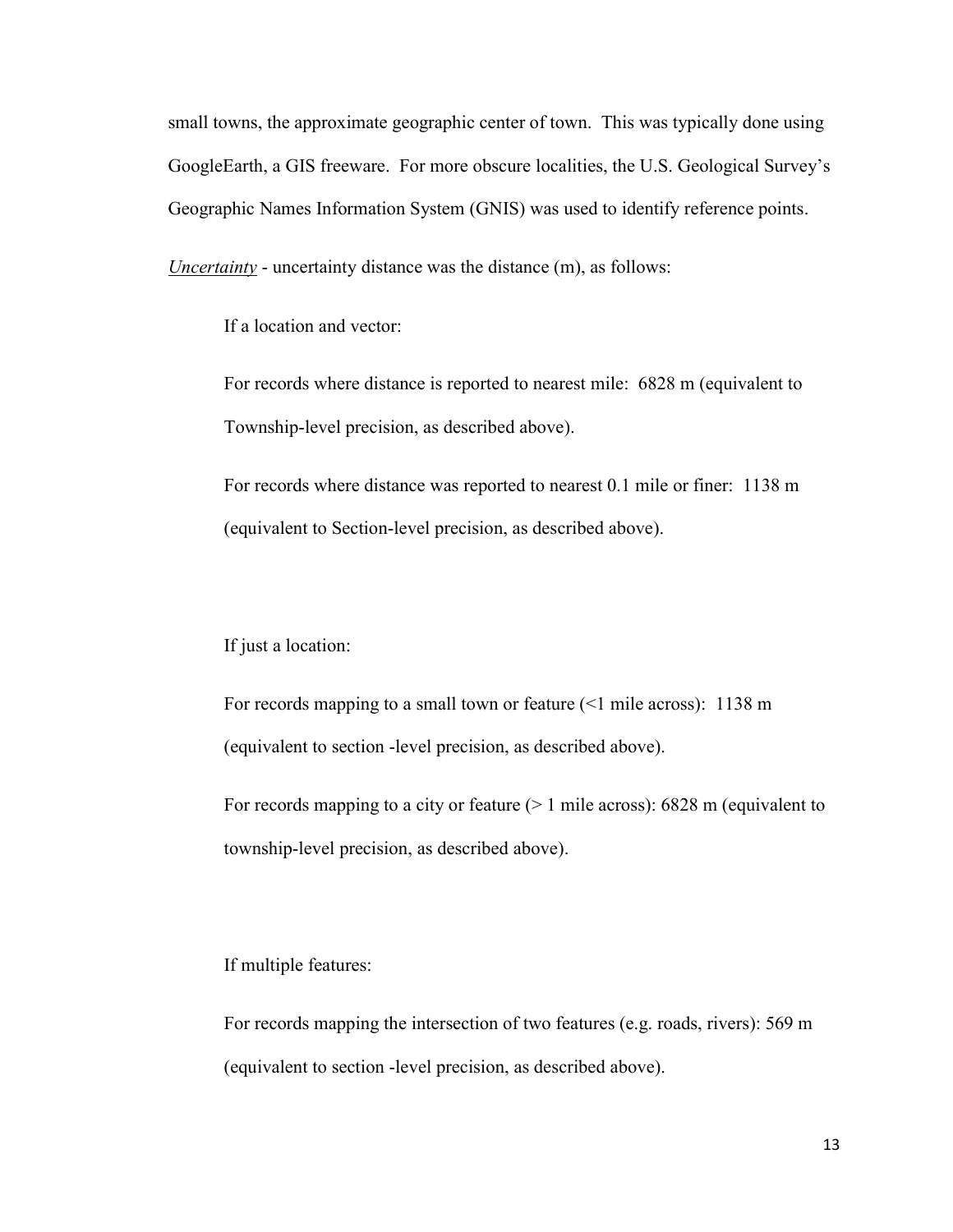If measured along a linear feature (e.g. river, road, railroad):

For records where distance is reported to nearest mile: 6828 m (equivalent to township-level precision, as described above).

For records where distance is reported to nearest 0.1 mile or finer: 1138 m (equivalent to section-level precision, as described above).

If mapped to an exact street address: 284 m (equivalent to  $\frac{1}{4} \frac{1}{4}$  section level precision, as described above)

4. Unmappable Features: A record was considered unmappable, and was not included in the distribution maps, for one of four reasons:

- The collection location covered too large a geographic area. This included descriptions consisting of streams, roads, or mountain ranges, without supplemental information (e.g. "Wind River Mountains," "Spring Creek").
- The feature described could not be found. Some locales or topographic features have had multiple names over time, which were not always recorded. Errors in handwriting or transcription might also have resulted in unidentifiable collection locations.
- Multiple features of the same name were located. If multiple locations or features with the same name were located and there was no additional information available for clarification,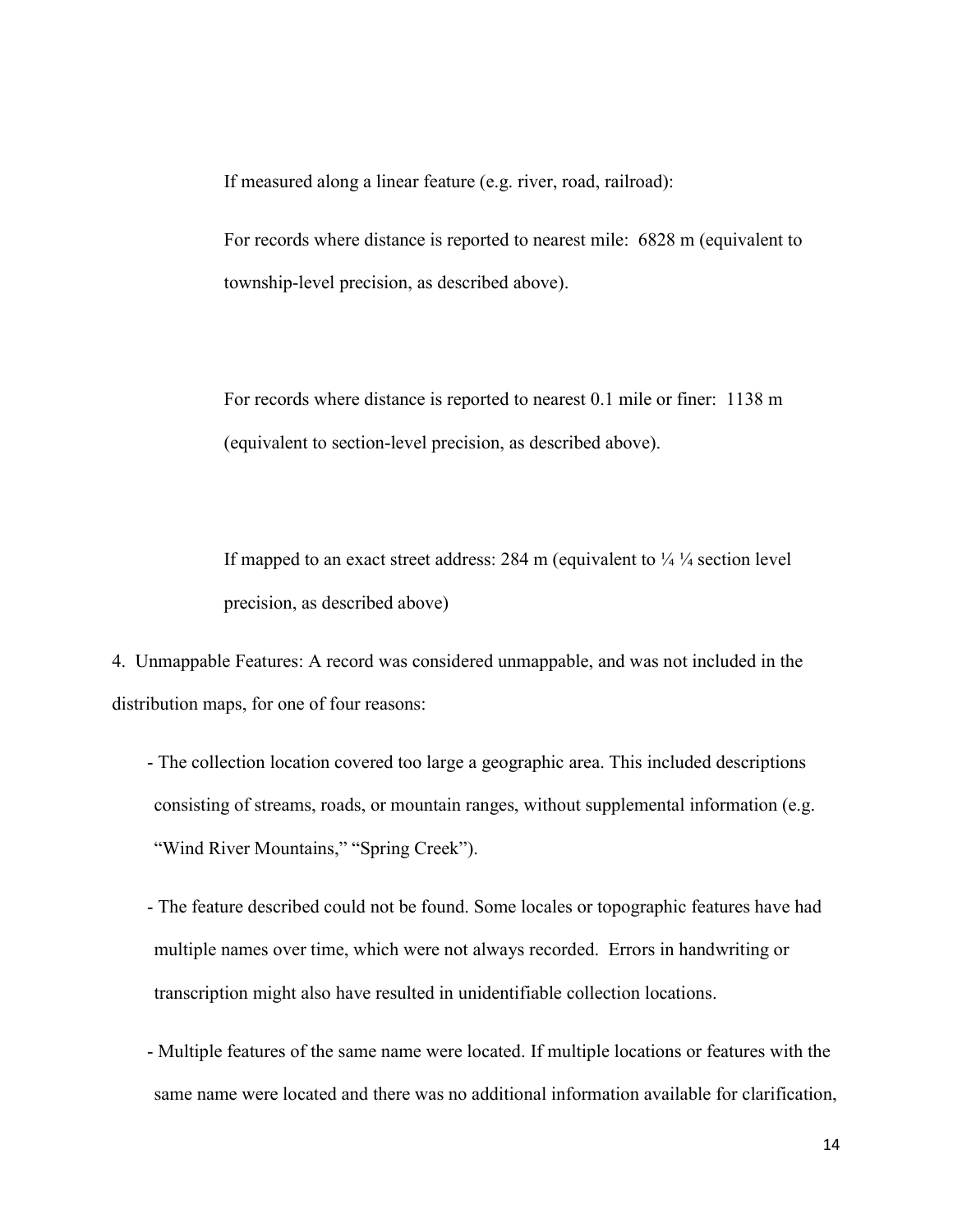the feature was considered unmappable. For example, according to GNIS there is a Split Rock Peak in Natrona County and one in Albany County. Without additional information it is impossible to know which is being referenced.

- No location – if there was no location information associated with the record.

## "MISTNET"

Spreadsheet tabs with the notation "mistnet" represent captures and other close examinations of bats (for example, in hibernacula) for which no specimen was retained. They also include acoustic detections of hoary bats and spotted bats; both species are reliably identified from acoustic data. These records are archived by the Wyoming Natural Diversity Database, and modified here to delete non-essential fields (columns).

**OBS** ID: unique observation number for each observation.

DATA SENS: the sensitivity of the location data. Some location data are sensitive and made available only at the township level. Others are non-sensitive and made available at a higher resolution (section or ¼ section or degrees, minutes, seconds). "Y" or "yes" indicates sensitive data.

SENS NOTES: information about the sensitivity of the data.

LAND OWNER: the owner of the land, if known and not sensitive.

DATA DONOR: the person or entity that made the data available to the Wyoming Natural Diversity Database.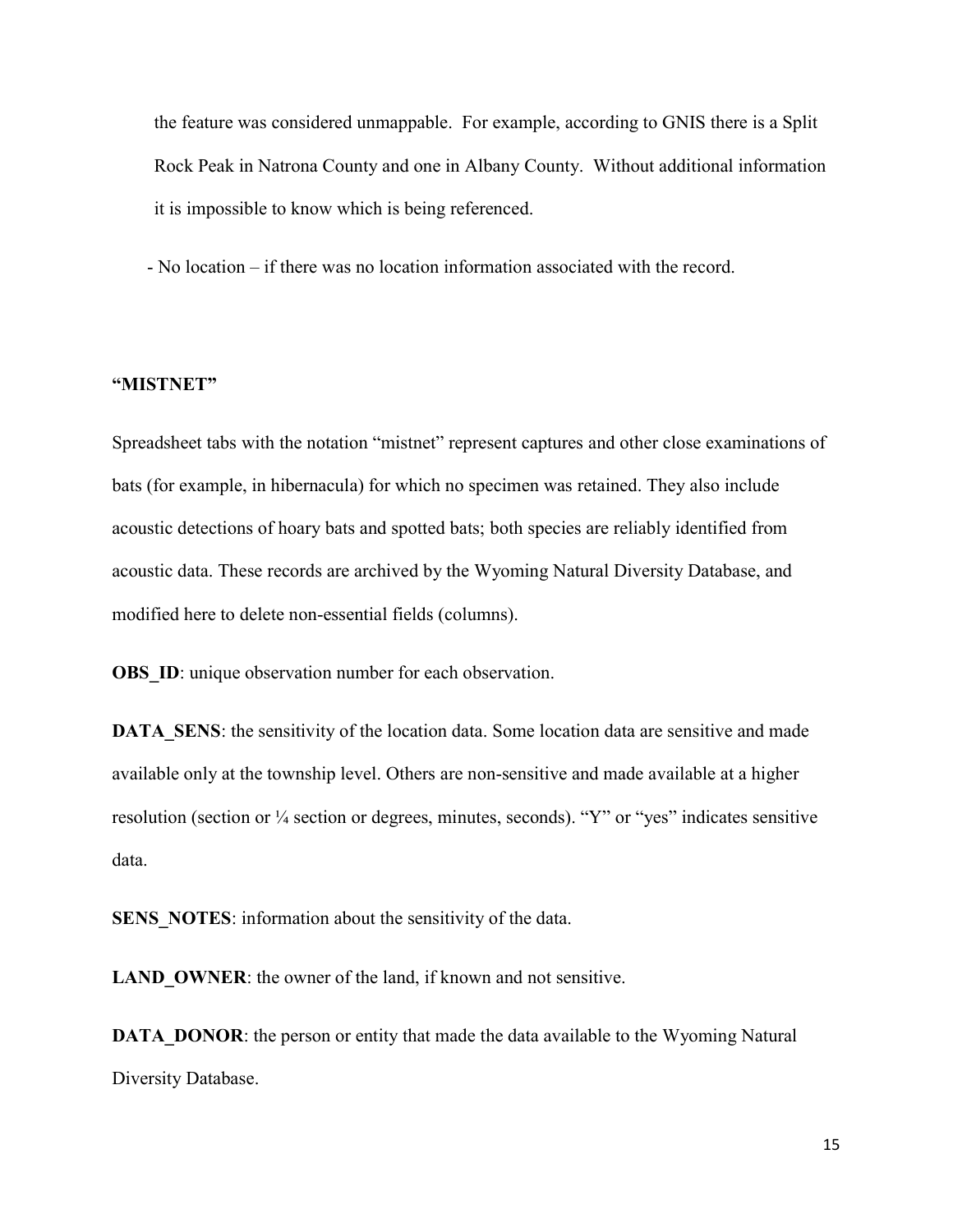### MAPPING\_CO:

SNAME: scientific name.

COMNAME: common name.

OBS DATE: date of observation.

OBSERVER: name of observer.

OBS DATA: details of observation.

ID\_CONFIRM: indicates whether the species identification has been confirmed by a reliable person. "y" or "yes" indicates confirmed.

ID\_NOTES: details, in the case that ID\_CONFIRM is "n" or "no".

**OBS** TYPE: type of observation (e.g. specimen, mistnet survey).

LOCAL\_CODE:

REFERENCE: source of information.

LOCATOR: township, range and (for non-sensitive data) section.

TRS NOTE: details about how location was determined; "SENSITIVE" for sensitive locations.

LOC\_NOTE: additional information about how location was determined; "SENSITIVE" for sensitive locations.

MAP\_PRECIS: estimated mapping precision. See "Added CoordUncert" above.

C\_LAST\_MOD: date of last database modification for source feature attributes.